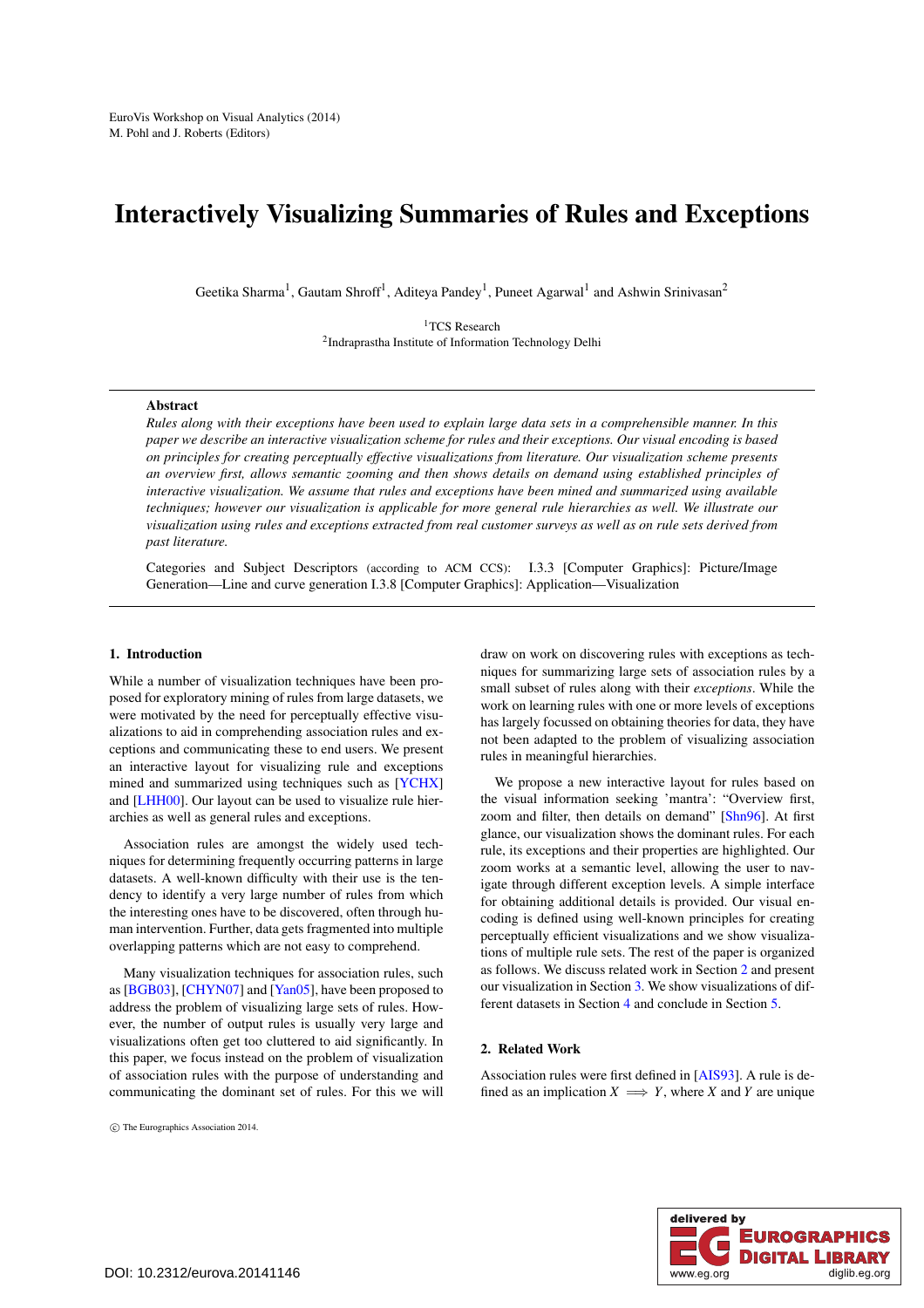<span id="page-1-1"></span>attributes of a large dataset if *X* and *Y* occur together in a large number of transactions. *X* is called the antecedent of the rule and *Y* the consequent. The support of a rule is the proportion of records in which the rule occurs. The confidence of the rule  $X \implies Y$  is the ratio of the number of records in which *X* and *Y* both occur and the number of records in which *X* appears; confidence ranges from 0 when *X* and *Y* never occur together, to 1 when they always occur together. Rules with confidence less than 1 have exceptions which do not imply the consequent *Y*. The lift of a rule is the ratio of confidence and the support of the consequent, indicating how 'interesting' the rule is; rules with lifts differing significantly from 1 are more interesting (or unexpected) than those with near unit lift. An exception has all the antecedents of the main rule and at least one more and does not imply the consequent of the main rule.

Most visualizations of association rules have been designed with the aim of discovering useful rules. While a survey of visualizations such as 2D and 3D matrices, two-key plots and double-decker plots can be found in [\[BD08\]](#page-4-7).

A 3D visual tool, ARVis, for rummaging through rules is described in [\[BGB03\]](#page-4-2). Rules are drawn on a 3D information landscape, with more important rules placed in the foreground and less important ones in the background. Each rule is represented with a sphere whose area represents support and a cone whose height represents confidence. The use of 3D visualization in this case seems unjustified as (a) the data being represented is not inherently 3D, (b) the interface is more complex and harder to learn, (c) occlusion may hide relevant data points at certain viewing angles, (d) perspective projection may distort sizes of objects and (e) displaying and reading text is harder.

CbVAR [\[CHYN07\]](#page-4-3) is a tool for extracting and visualizing clusters of rules from a dataset. The tool's purpose is to provide a global view of all the clusters discovered. Clusters are represented by a rule chosen on the basis of an interestingness measure such as lift or support using a 2D matrix of antecedents and consequents. A fish eye view of a cluster is provided by interacting with the tool which shows details of the rules in the cluster in a 2D or 3D representation.

All of these techniques have been designed to visualize a large number of rules. However, even if they were used to display a small number of rules, it is not clear whether they could be extended to represent exceptions effectively.

Rule mining to discover general rules and their exceptions is proposed in [\[LHH00\]](#page-4-1). They also show visualizations of rules with two antecedents represented by *x* and *y* axes and their ranges partitioning a 2D plane. However, this approach cannot be used when a rule or exception has more than 3 antecedents or have non-quantitative domains.

#### <span id="page-1-0"></span>3. Visualizing Rules and Exceptions

Creating a visualization entails defining a mapping of data attributes to visual attributes of graphical elements that make up the visualization. Data attributes can be abstracted into categories: nominal, ordered and quantitative; these are then mapped to the visual attributes of position, size, colour, texture, intensity and so on. It is well-known that certain data types are better represented by particular visual variables aiding perceptual judgements about their values [\[CM84\]](#page-4-8), [\[Mac86\]](#page-4-9). For example, nominal attributes are well represented by colour, shape and texture while quantitative variables are well represented by length, position, area, angle and volume. We use the above principles to motivate our visual encoding.

The interactive elements of our visualization are based on the mantra: "Overview first, zoom and filter..." from [\[Shn96\]](#page-4-5). We set semantic zoom levels based on the number of exception levels for a rule. At the highest level, a user sees one main rule and all its exceptions as shown in Figure [1.](#page-2-0) We use a circle as the mark to represent a rule and map the radius of the circle to the support of the rule. Since support is the portion of data for which the rule holds and radius controls the area of a circle, larger the support, larger the circle. Further, area is a perceptually effective indicator of quantitative variables, such as support, making judgements about their relative values easier.

The confidence of the rule is mapped to the circle's fill colour opacity, label 1 in the figure. The syntax of the main rule and, its statistics such as support and confidence are additionally printed in a text box above the circle, label 2 in the figure.

Exceptions to a rule are represented using the same visual encoding as for rules, but are contained within the main rule's circle. The first level exception circles have a fill colour contrasting that of the main rule. The representation of confidence by fill colour opacity is motivated by the fact that exceptions with higher confidence will have a stronger visual presence as they are more opaque than those with lower confidence. This intuitively concurs with the definition of confidence of a rule.

The next level of exceptions imply the consequent of the main rule, being exceptions to exceptions. They are visualized using the same encoding recursively but have the same fill colour as the main rule.

When the semantic zoom slider is moved to level two, the first level of exceptions come in focus. We treat antecedents as nominal variables and represent them by hue, label 3 in the figure. The exception circles transition into a pie with equally sized slices representing the antecedents. This visually indicates the number of antecedents that make up the exception. Hovering the mouse over an exception circle brings up a text box with its syntax and statistics, label 4 in the figure. Further, the value of an antecedent variable may lie in a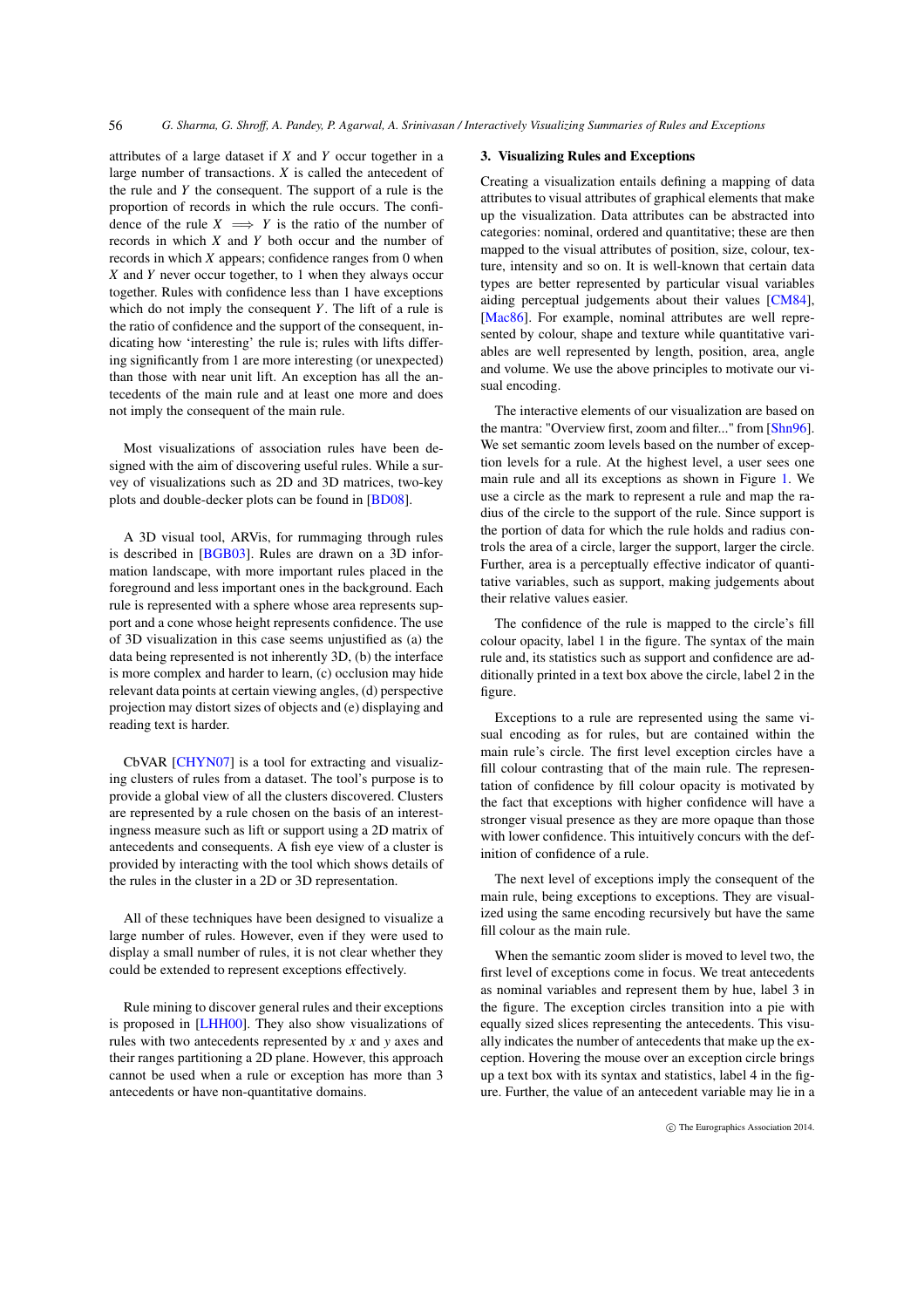

<span id="page-2-0"></span>Figure 1: *Rules and Exceptions mined from Real Data*



<span id="page-2-1"></span>Figure 2: *King-Rook-King Chess Endgame Rules and Exceptions*



<span id="page-2-2"></span>Figure 3: *Survival Rules and Exceptions from Titanic Data*

c The Eurographics Association 2014.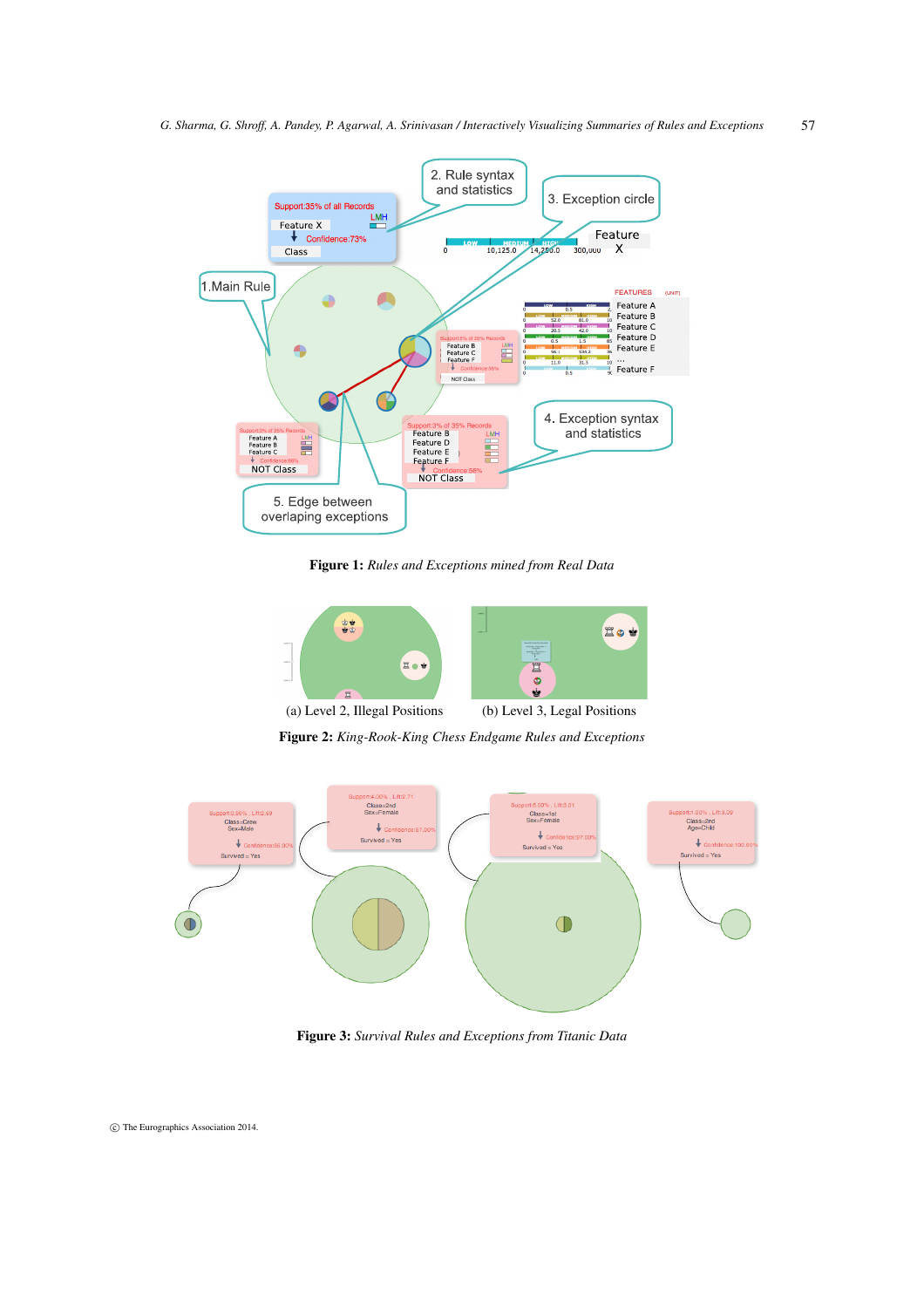<span id="page-3-3"></span>*G. Sharma, G. Shroff, A. Pandey, P. Agarwal, A. Srinivasan / Interactively Visualizing Summaries of Rules and Exceptions* 58

numerical range. This is shown by a horizontal bar filled up at the appropriate range interval.

Two exceptions can share antecedents as there may be records that satisfy both exceptions. Shared antecedents are easily identified by the same colour in different pies. Record overlap is represented by lines connecting exception circles with the width of the line representing the degree of overlap, label 5 in the figure.

# <span id="page-3-0"></span>4. Visualizations of Real and Illustrative Datasets

In this section we describe our visualization for four different rule sets, three from literature and one from real-world data.

Real-World Data Set The rule and exceptions shown in Figure [1](#page-2-0) have been mined from the data of a real world survey for a product with 6443 rows of records. The attribute names have been obfuscated as the data is proprietary. We used association rule mining followed by summarization based on rule clustering similar to [\[YCHX\]](#page-4-0) but that produces exceptions as well. The technique, whose details are out of the scope of this paper, reduces 177,094 rules mined to 3 high level rules with multiple exceptions. This set of rules and exceptions illustrates the complexity that can arise in real data.

Our visualization was presented to our primary end-user, a product engineer: First, the fact that our rule summarization engine had whittled down the multitude of rules and exceptions to just a few most interesting ones made the analysis appreciably tangible. Second, regarding the visualization, the appearance of exceptions as 'holes' in the main rule brought out their significance and intuitive semantics. Third, the self-controlled pace at which the user could obtain information about the exceptions made relationships between antecedents more apparent.

King-Rook-King Chess Endgame The next rule set we visualize is from the well-known King-Rook-King chess endgame having two levels of exceptions. The rule set describes which positions of White King, White Rook and Black King are illegal when White has to move next. A position is called illegal if it cannot be reached as the Black King would have been mated in the previous move [\[SMB92\]](#page-4-10).

The main rule says all positions are legal, except when the White Rook and Black King are in a (1) horizontal or (2) vertical line or (3) when the two kings are adjacent. Exceptions to the rules (1) and (2) occur when the White King is between the White Rook and Black King, so the Black King is not threatened by the White Rook. Exception levels 2 and 3 are shown in Figure [2](#page-2-1) (a) and (b).

The number of exception levels and the number of exceptions at a level are apparent from the visualization. To further assist comprehension of the rules, we display instances of data satisfying them using images of chess pieces.

Titanic Data This rule set consists of association rules



<span id="page-3-2"></span>Figure 4: *Gregorian Calendar: 3 Levels*

mined from the survival data set of passengers on the Titanic from [\[Tit\]](#page-4-11). There are two sets of rules associating the class, gender and age of passengers with whether they survived or not. Each set has multiple rules implying the same consequent. A sample rule is: *Class* = 1 & *Sex* = *Female*  $\implies$ *Survived* = *Yes*, Support: 0.18%, Confidence: 97%. Multiple top-level Titanic rules are shown in Figure [3](#page-2-2) for the same consequent ('Survived') ordered by lift.

Gregorian Calendar Rules Finally, we visualize the rules of the Gregorian calendar to decide leap years which have 2 levels of exceptions as explained in [\[SMB92\]](#page-4-10): Support and confidence for each rule is based on the occurrence of leap years in a span of 400 years. As the difference in supports of the rules is large, we apply a log scale on support to compute the radii of the circles. The three levels of visualization are shown in figure [4.](#page-3-2) The number of exception levels and their frequency of occurrence are clearly evident from the visualization.

## <span id="page-3-1"></span>5. Conclusion

We have proposed a new interactive layout for visualizing rules and their exceptions with the goal of making insights from large data easier to comprehend and communicate. We have illustrated our visualization on multiple rule sets, including those from practice and found it effective in communicating the key messages contained in rule-exception summaries. Future work could include enhancements such as exception circles being ordered based on some interestingness measure. The assignment of colours to antecedents could be used to indicate a property of the data, for example, similar antecedents could be represented by the same hue but different saturation levels to bring out categories of antecedents in the data. We also intend to explore the approach advocated in [\[Wil99\]](#page-4-12) to connect rule semantics and visual display, including modelling domain-specific depictions as in the chess example.